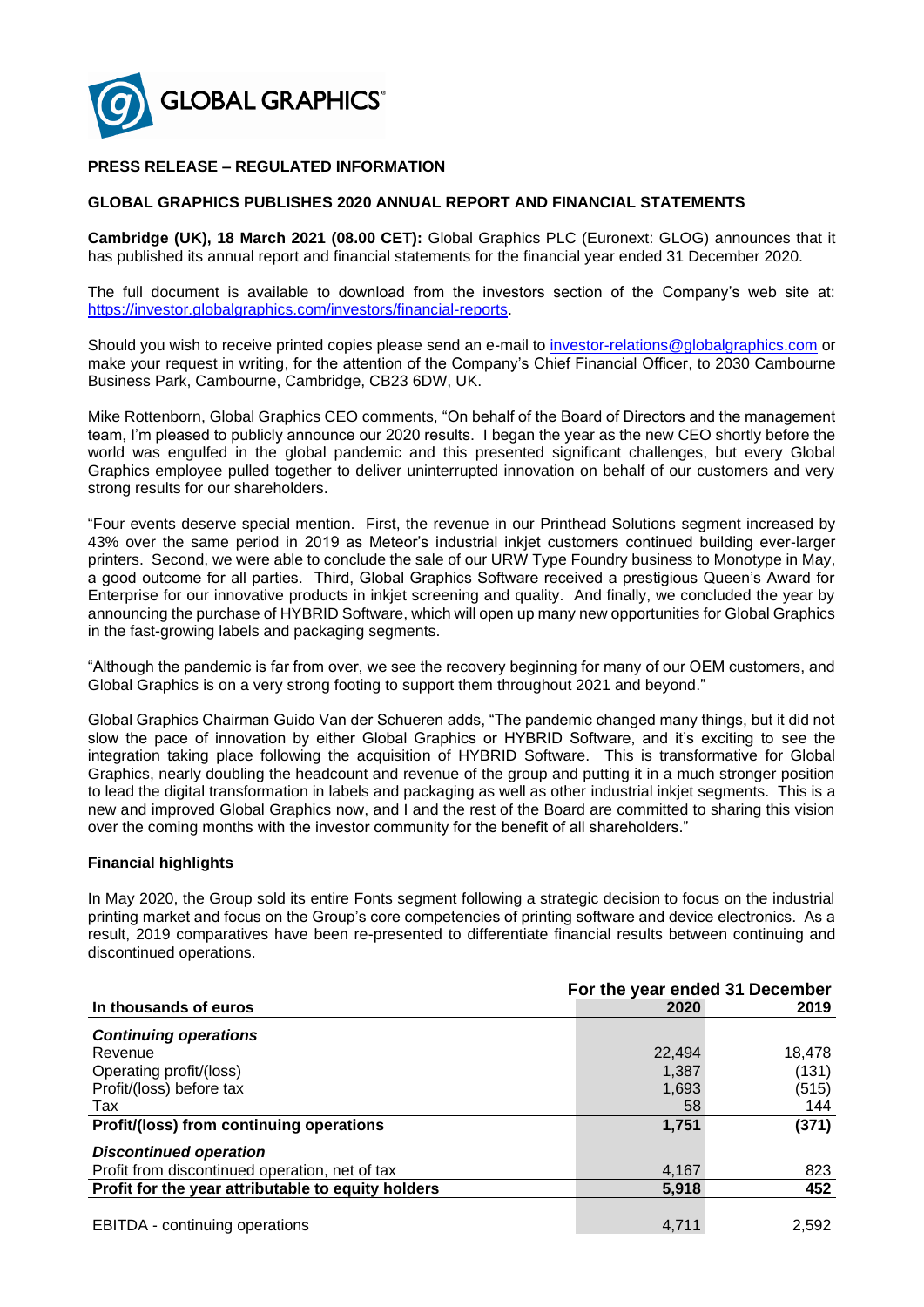| Adjusted operating profit – continuing operations              | 2,355 | 1.090  |
|----------------------------------------------------------------|-------|--------|
| Adjusted net profit - continuing operations                    | 2,522 | 671    |
| Basic earnings/(loss) per share (euro) – continuing operations | 0.15  | (0.03) |
| Adjusted earnings per share (euro) – continuing operations     | 0.22  | 0.06   |
| Available cash                                                 | 6,855 | 4.995  |

The consolidated pre-tax result for continuing operations was a profit of €1.69 million compared with a loss of €0.52 million in 2019. The increase in profitability of €2.21 million is due to:

- an increase in revenue of €4.02 million;
- an increase in cost of sales of €1.80 million;
- an increase in selling, general and administrative expenses of €0.88 million;
- a decrease in research and development expenses of €0.22 million;
- an increase in other operating expenses of €0.04 million;
- an increase in net finance expenses of €0.02 million; and
- an increase in foreign exchange gains of  $€0.71$  million.

Revenue for the Software segment included a full year of sales by Xitron and totalled €12.67 million for the year (2019: €11.61 million). The segment benefited from a contract amendment with an existing customer that resulted in €2.30 million of revenue being recognised, which is not expected to be recurring. In 2019 a different customer exercised an option in their contract which resulted in €2.0 million of revenue being recognised in that year.

Revenue for the Printhead Solutions segment was €9.82 million for the year (2019: €6.87 million). The top three customers that declined significantly in 2019 recovered during the year and accounted for €2.75 million of the €2.95 million increase in revenue, with the largest customer accounting for €2.33 million of the increase.

Gross profit for the period declined to 76.7% of revenue (2019: 81.3%), primarily due to the higher proportion of driver electronics revenue which generates a lower profit margin than software sales.

Included in selling, general and administrative expenses is amortisation of €1.48 million (2019: €0.77 million) related to intangible assets recognised as a result of acquisitions for continuing operations. The increase in the year is due to a full year of amortisation of the intangible assets acquired with the Xitron acquisition. Due to the reduction in share-based awards over the previous years, the share-based payment expense reduced significantly from €152,262 in 2019 to €2,595 in 2020.

Included in research and development expenses ("R&D") is the capitalisation and amortisation of internally generated intangible assets. During the period there was a net capitalisation of €0.72 million (2019: €0.13 million net amortisation expense) related to these assets helping to reduce the R&D expense for the year. The net capitalisation (2019: expense) was comprised of €0.65 million (2019: €1.44 million) in amortisation charge offset by €1.37 million (2019: €1.31 million) in capitalisation of development expenses.

The exchange rate losses are primarily due to the revaluation of currency balances held at the balance sheet date and the change in exchange rates during the year.

The Group presents EBITDA (earnings before interest, tax, depreciation and amortisation) and adjusted profit when reporting its financial results to provide investors with an additional tool to evaluate the Group's results in a manner that focuses on what the Group believes to be its underlying business operations. The Group's management believes that the inclusion of adjusted financial results provides consistency and comparability with past reports.

Additional commentary and analysis of the Group's consolidated results for the year ending 31 December 2020 can be found in the annual report and financial statements.

#### **Annual General Meeting**

The Company expects to hold its annual general meeting on Thursday 6 May 2021. The official notice of the meeting will be issued in accordance with applicable legal and regulatory requirements closer to the time.

#### **About Global Graphics PLC**

Through its operating subsidiaries, [Global Graphics PLC](https://investor.globalgraphics.com/) (Euronext Brussels: GLOG) is a leading developer of integrated hardware and software solutions for graphics and industrial inkjet printing. Customers include